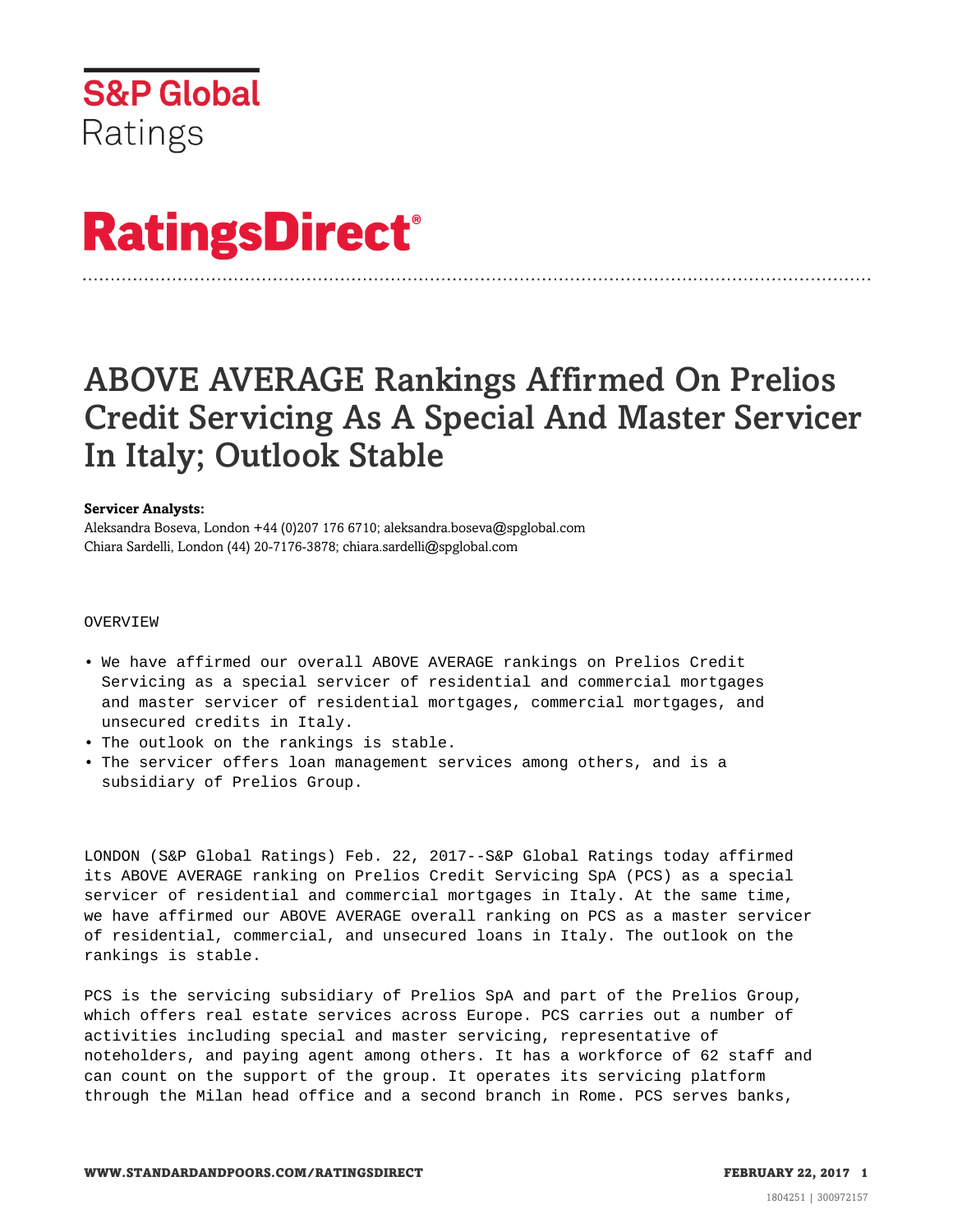investors, and special-purpose entities (SPEs).

The special servicing portfolio under our assessment increased to  $E1.883$ billion as of September 2016 from €1.667 billion as of December 2015. The master servicing portfolio increased to €7.319 billion from €7.024 billion over the same period. The servicer also managed €1.367 billion of unsecured loans as a special servicer, which are out of the scope of our analysis.

Our rankings are limited to the company's activity as a special servicer of residential and commercial mortgages and as a master servicer of residential mortgages, commercial mortgages, and unsecured loans in Italy.

Our rankings reflect our assessment of the company's operations based on the major ranking factors in our criteria (see "Related Criteria").

#### MAJOR RANKING FACTORS

- Since our last review, PCS has expanded its business development team and attracted new business. It was appointed as servicer of the first deal sponsored by the Italian government guarantee (GACS) and is currently involved in other GACS transactions. In addition, PCS signed a number of other mandates, including a servicing agreement to manage the first multiseller portfolio of nonperforming loans (NPLs) originated by a number of Italian banks. As a result, the servicer was able to replenish its portfolio and achieve positive portfolio growth, as well as raise its presence in the market. We will closely monitor the servicer's ability to maintain this trend.
- PCS' management team has extensive experience in the secure NPL market and the servicer has further strengthened its organization, recruiting senior-level resources with relevant backgrounds. The company's overall turnover rate for 2015 had decreased since 2014, while the 2016 figure will be released soon. PCS' CEO was also appointed General Manager of the Prelios Group, which highlights the relevance of the servicing business within the group.
- In 2015 and 2016, PCS placed a great emphasis on training, focusing on leadership development and regulatory training, respectively. In addition, the company plans to expand the number of training courses provided in 2017 while creating a corporate academy.
- The company relies on an in-house servicing system, Phoenix, which has been used for many years. The servicer continuously updates the system in line with best practice among its peers. In 2015, PCS signed a strategic partnership with the provider of Syges, the NPL management system used by some Italian banks, to integrate the two platforms. This should guarantee a smoother loan set-up and lower the risk of data corruption when PCS manages loans from banks that use Syges.
- PCS recently reinforced its master servicing operations. It expanded the set of data required from subservicers, formalized the process of the onsite review, and introduced the assignment of subservicer rankings. We will closely monitor the effect of these changes.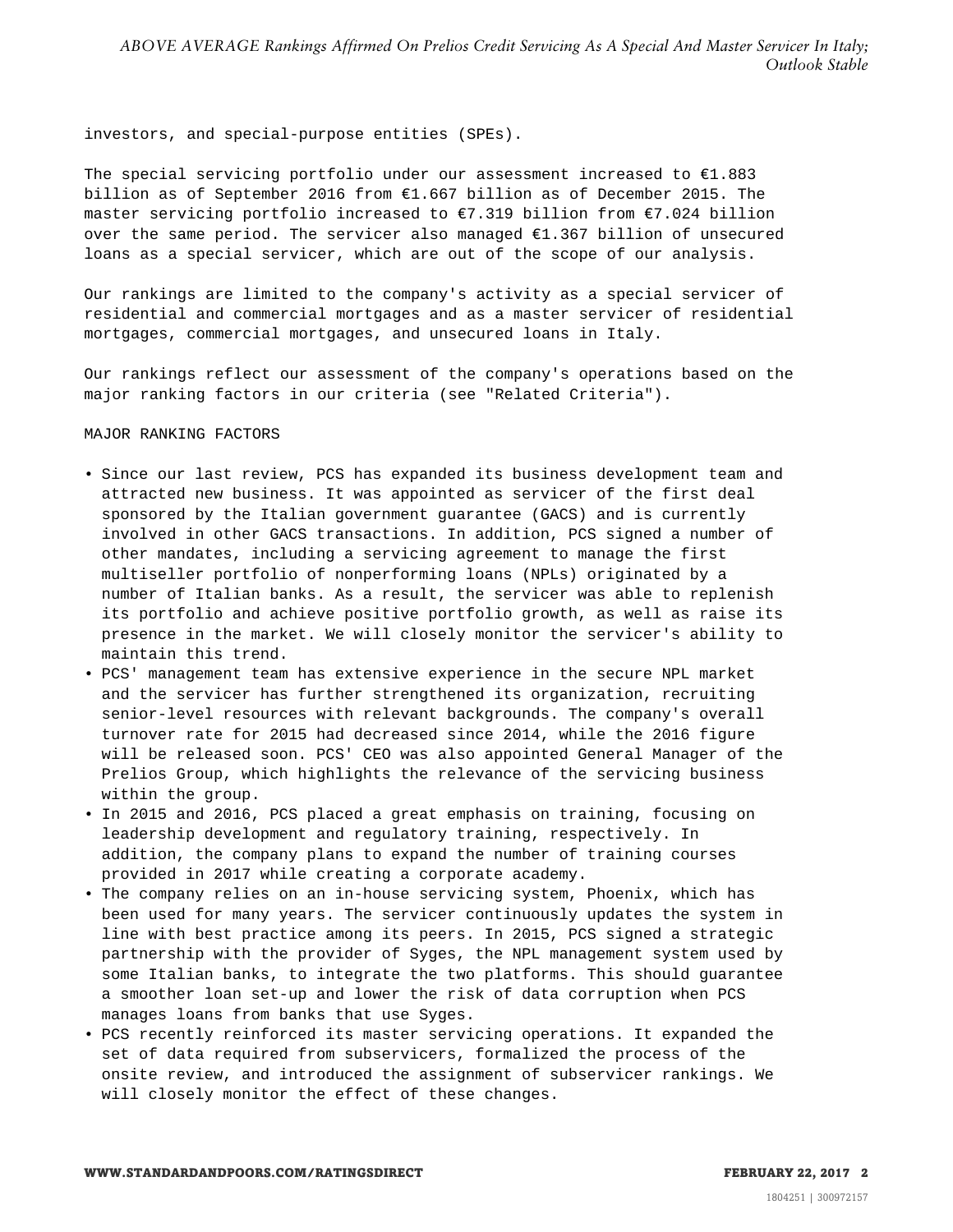#### **OUTLOOK**

The outlook on our rankings is stable. PCS provides a reliable service as a master and special servicer. The company has worked on several initiatives to increase its business under management and maintain the standard of its operations. We will observe the consolidation of these changes.

# MANAGEMENT AND ORGANIZATION

We have affirmed our ABOVE AVERAGE subranking on PCS for management and organization as a special servicer of residential and commercial mortgages, and master servicer of residential, commercial, and unsecured loans.

PCS has an experienced management team that successfully managed to attract new business, as well as raise the company's presence in the marketplace. Since our previous review, the servicer provided senior management training, and also focused on mandatory training related to new regulations for loan managers and for the external network. The servicer has effective internal controls in place, which support its servicing operations, and a reliable IT system, which is subject to continuous updates.

#### LOAN ADMINISTRATION

We have affirmed our ABOVE AVERAGE subranking on PCS for loan administration as a special servicer of residential and commercial mortgages, and master servicer of residential, commercial, and unsecured loans.

The servicer has a well-established loan boarding process. In our view, PCS has robust special servicing operations. The servicer has appropriate controls in place relating to the external network of professionals that support its servicing activity. As anticipated at the time of our previous review, the servicer has strengthened its controls on subservicer activity.

# FINANCIAL POSITION

We consider PCS' financial position to be INSUFFICIENT based on our assessment of the audited 2013, 2014, 2015, and half-yearly 2016 financial statements of PCS and Prelios Group. PCS reported improved profitability results and registered a loss that was lower than it expected, but the servicer did not fully meet its 2015 targets. The group will approve its 2016 results and next three-year business plan by April, after which time we could reassess our view of PCS' financial position based on this wider set of information.

This opinion does not replace that of a senior debt or counterparty credit rating.

RELATED CRITERIA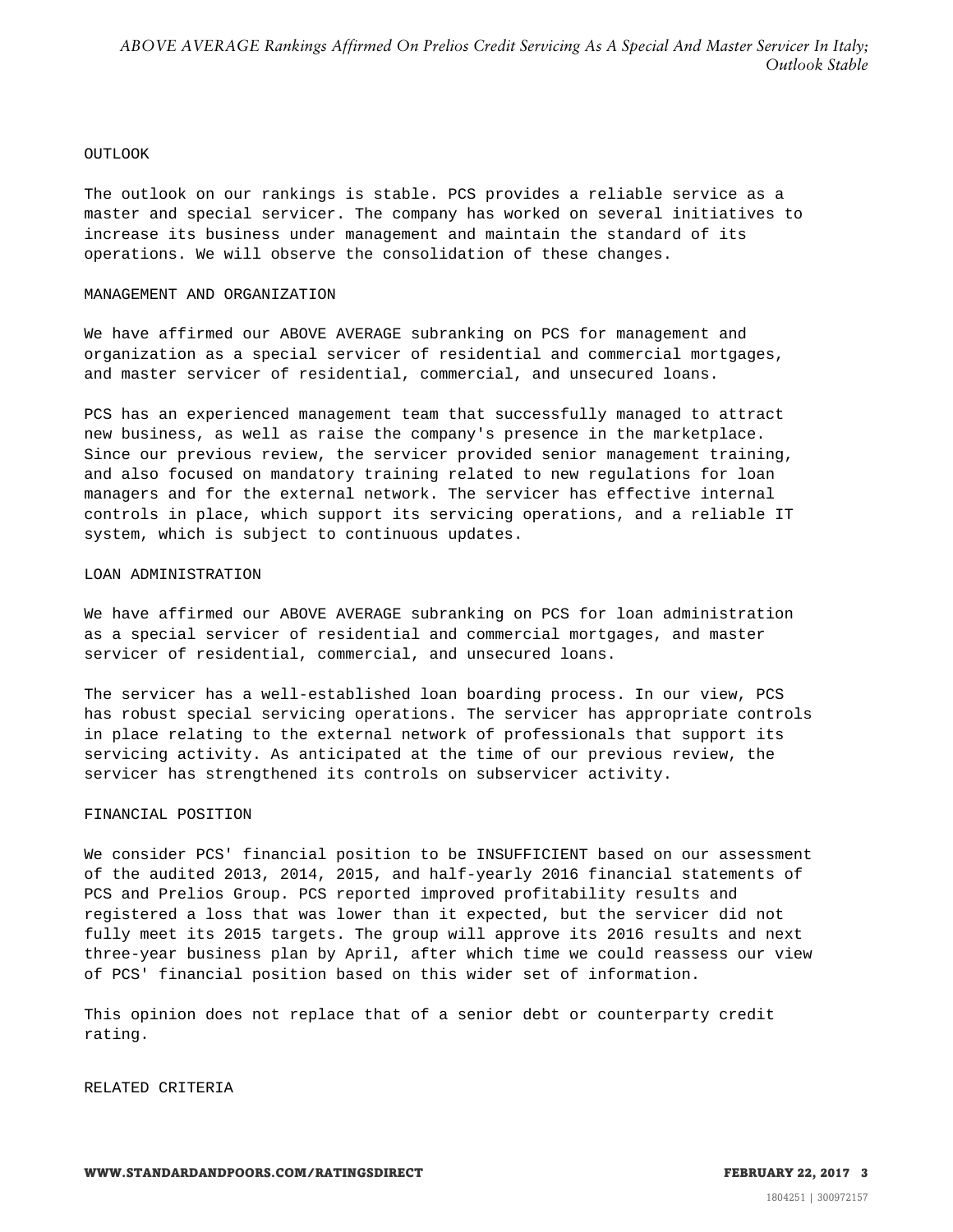- Criteria Structured Finance Servicer Evaluations: Revised Criteria For Including RMBS, CMBS, And ABS Servicers On Standard & Poor's Select Servicer List, April 16, 2009
- Criteria Structured Finance Servicer Evaluations: Servicer Evaluation Ranking Criteria: U.S., Sept. 21, 2004

RELATED RESEARCH

- EMEA Servicer Evaluation Industry Report 2016, Jan. 31, 2017
- Italian Servicers Could Be Part Of The Solution To The Nonperforming Loan Burden, Nov. 21, 2016
- Servicer Evaluation: Prelios Credit Servicing SpA, Oct. 26, 2015
- Select Servicer List, published monthly